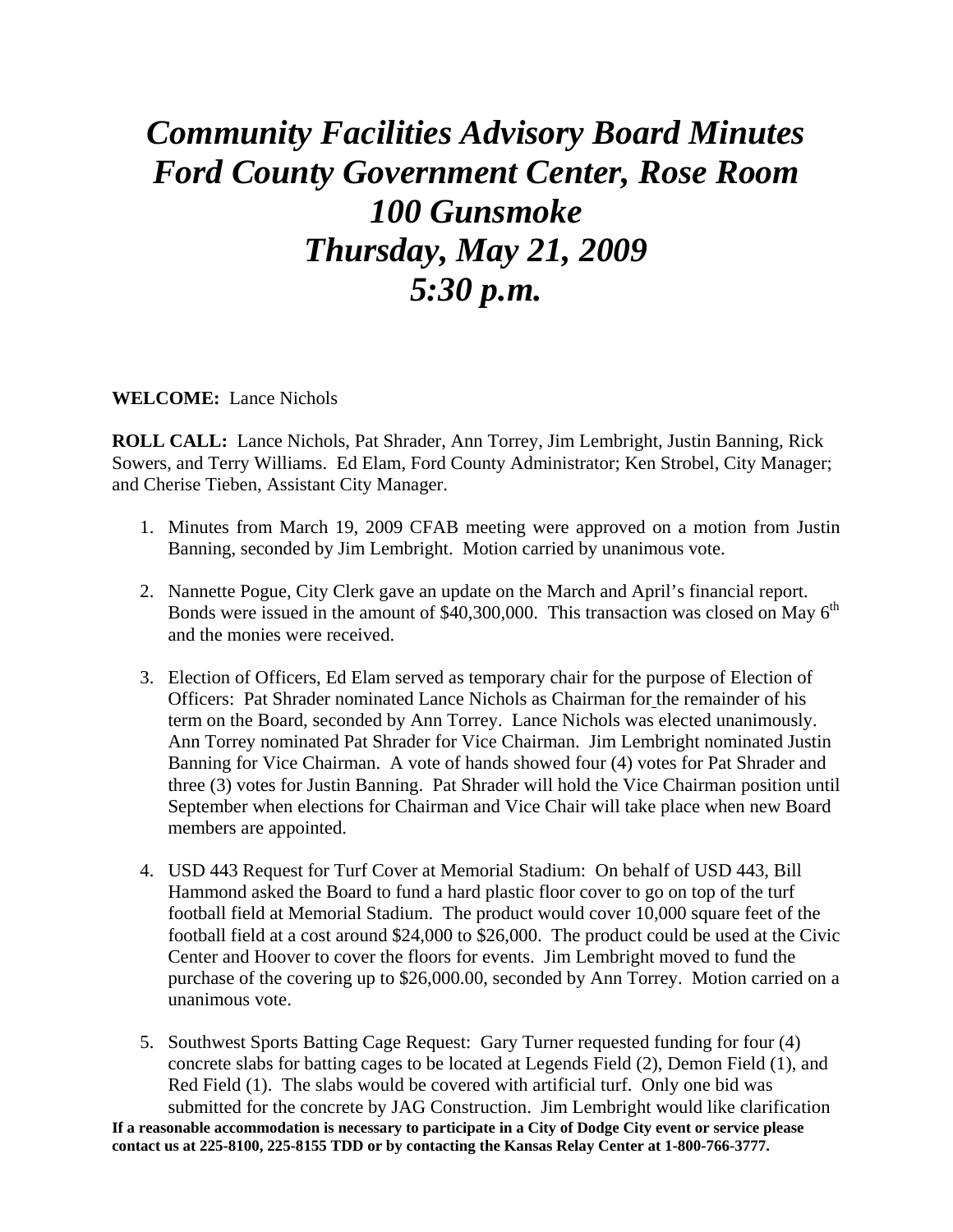on the price/amount of the concrete quoted. Ed Elam asked Paul Lewis, Director of Parks and Recreation if his crew could install the slabs. Paul said that they could but the project would have to be scheduled in and would not be ready for this season. Rick Sowers asked if the recycled rubber that is being used under the City's playgrounds could be used for a project like this which would involve grant money. The Board questioned why this project was being brought to the Board at this late date and not when the Board was preparing the budget for the year. Justin Banning moved to deny the request, seconded by Terry Williams. Motion passed on a unanimous vote.

- 6. Facilities Signage for Civic Center, Dodge City Raceway Park, Legends Park, and St. Mary's Soccer Complex: Paul Lewis, Director of Parks and Recreation. The cost of the signs are very expensive and the Board would be able to do possibly two (2) of the four (4) signs this year. Rick Sowers asked the Board to rank the importance of the four signs. The Civic Center was at the top of the list with Dodge City Raceway Park taking second. The sign at the Dodge City Raceway Park is not in the city limits and would not fall under any city ordinances governing signage. Ann Torrey asked that Paul provide some type of temporary signage at Legends Park. The sub committee will get together next week to review additional information Paul has received.
- 7. Design Fees for Legends Expansion. Paul Lewis received the requested information the Board asked for at the March 9, 2009 meeting. The architect company of Gibson Mancini Carmichael & Nelson submitted an estimate of \$16,700.00 to design phase II of Legends Park. No action was taken. Paul also updated the Board on the design for shade cover at Cavalier Field which would consist of a canopy over a new west setting area above the dug out (preliminary drawing attached).
- 8. Dodge City Soccer League Request for Assistance with Security Funds: Cherise Tieben asked the Board to consider assisting with the cost of security that the City has required for the past two years. The Dodge City Soccer League has 68 teams consisting of youth, women, and two men's divisions that play at St. Mary's Soccer Complex. The amount the league pays is \$360.00 per week for two (2) police officers for the 14 a week season. The league is requesting that the CFAB subsidize 50% of that fee which would be \$2,520.00 (\$180 x  $14 = $2520.00$ ). Rick Sowers moved to approve the cost of \$2,520.00, seconded by Pat Shrader. Motion carried by unanimous vote.
- 9. Master Tourism Report: Ken Strobel asked Bob Lancaster, Arts and Tourism Coordinator to update the Board on the pole art banners. There are currently two pole art banners installed in front of City Hall and artist Bruce Bitter is in the process of creating seven more banners to be unveiled the week of June  $8<sup>th</sup>$ . More information on this will be forthcoming. Rick Sowers would like to see the light poles where the banners are being hung be painted. Bob will discuss this with Victory Electric. The Tourism Taskforce was formed and has concluded three meeting to date. The taskforce members are Jeff Heirs, Dwayne Ross, Kent Stehlik, Anita Williams, and Ben Zimmerman III. The